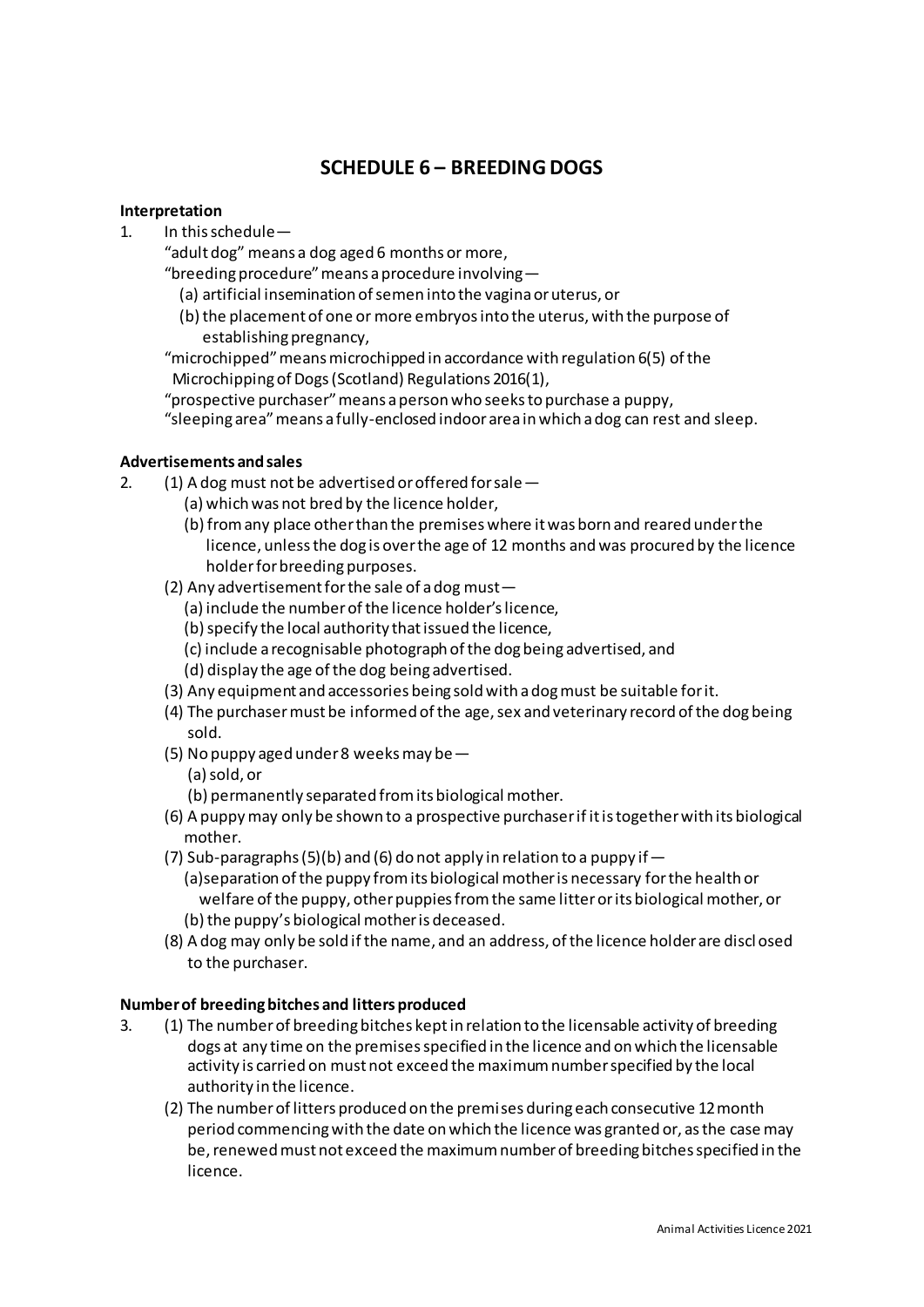## **Suitable environment**

- 4. (1) Each dog must have access to—
	- (a) a clean, dry and warm sleeping area with comfortable bedding and which is free from draughts, and
	- (b) an exercise area.
	- (2) Each dog must be provided with sufficient space to  $-$ 
		- (a) stand upright on its hind legs,
		- (b) lie down fully stretched out,
		- (c) wag its tail,
		- (d) walk, and
		- (e) turn around,
		- without touching another dog or the walls of the sleeping area.
	- (3) The exercise area must not be used as a sleeping area unless the dog chooses to do so.
	- (4) There must be a separate whelping area for each breeding bitch to whelp in which contains a suitable bed for whelping.
	- (5) Each whelping area must be maintained at an appropriate temperature and include an area which allows the breeding bitch to move away from heat spots and from her young if she chooses to do so.
	- (6) Each dog must be provided with constant access to a sleeping area.
	- (7) A separate bed or area with bedding must be provided for each adult dog.
	- (8) No puppy aged under 8 weeks may be transported without its biological mother except—
		- (a) if a veterinary surgeon agrees for health or welfare reasons that it may be so transported, or
		- (b) in an emergency.
	- (9) No pregnant breeding bitch may be transported later than 54 days after the date of successful mating or breeding procedure except to a veterinary surgeon.
	- (10) No breeding bitch may be transported earlier than 48 hours after whelping except to a veterinary surgeon where it is not otherwise practicable or appropriate for that person to attend to the bitch.
	- (11) In this paragraph, "exercise area" means a secure area where dogs may exercise and play.

## **Suitable diet**

- 5. (1) Each puppy must be provided with the opportunity to start weaning as soon as it is capable of ingesting feed on its own.
	- (2) Each adult dog must be provided with feed appropriate to its needs.
	- (3) Each puppy must be provided with feed appropriate for its stage of development.

(4) Reasonable efforts must be made so that each puppy ingests the correct share of the feed provided.

## **Monitoring of behaviour, exercise and training**

- 6. (1) The licence holder must implement and be able to demonstrate use of a documented socialisation and habituation programme for the puppies.
	- (2) All puppies must be given suitable and adequate opportunities to  $-$ 
		- (a) learn how to interact with people, dogs and other animals where such interaction benefits their welfare, and
		- (b) become habituated to noises, objects and activities associated with a domestic environment.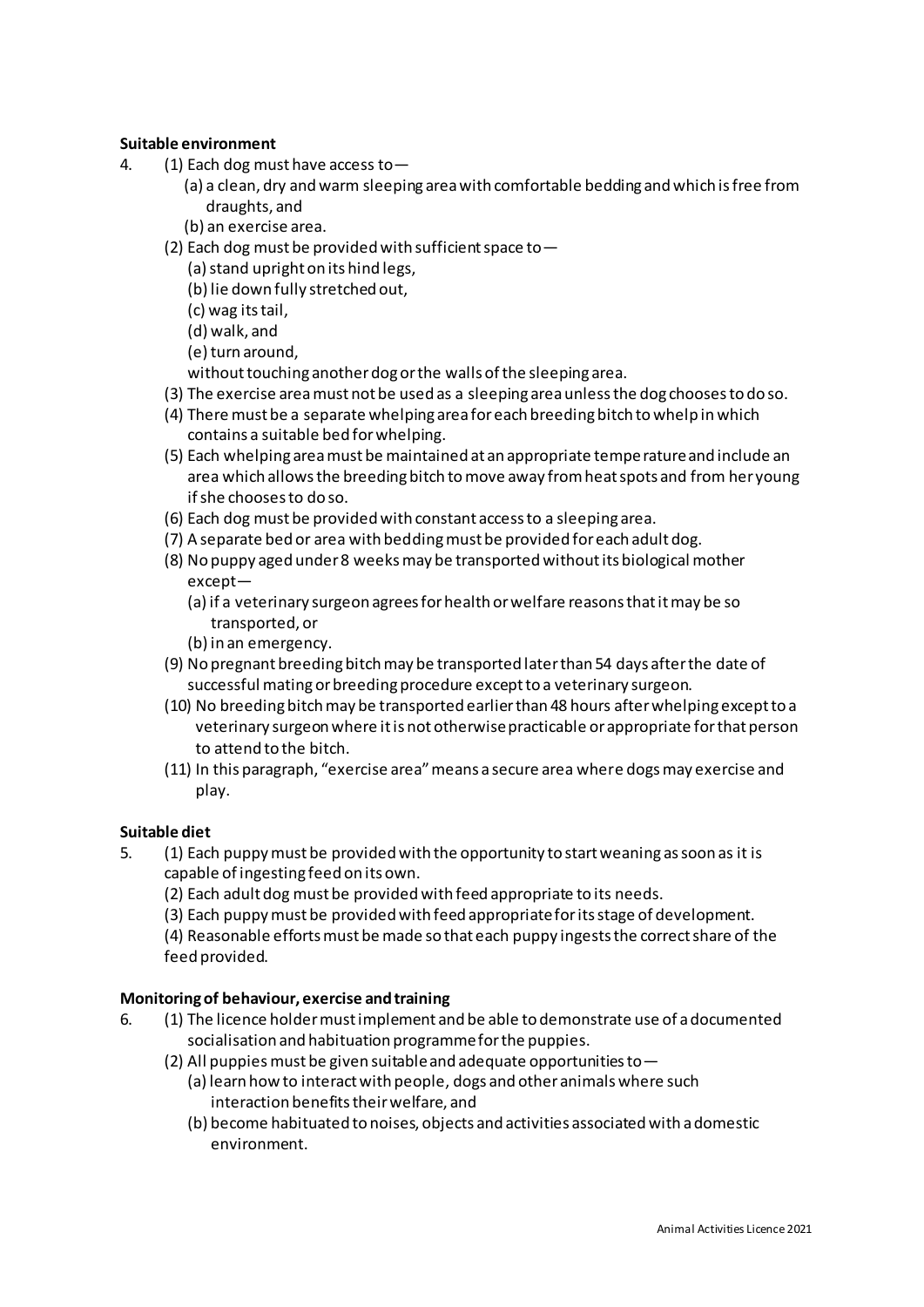- (3) Each dog must be provided with toys or feeding enrichment (or both) unless advised otherwise by a veterinary surgeon.
- (4) All adult dogs must be exercised at least twice daily away from their sleeping area unless advised otherwise by a veterinary surgeon.
- (5) Where a veterinary surgeon has advised against exercising a dog, the dog must be provided with alternative forms of mental stimulation or environmental enrichment.
- (6) All adult dogs must have at least daily opportunities to interact with people where such interaction benefits their welfare.

#### **Housing with or apart from other dogs**

- 7. (1) Each adult dog must be provided with opportunities for social contact with other dogs where such contact benefits the dog's welfare.
	- (2) Each adult dog must be given suitable and adequate opportunities to become habituated to handling by people.
	- (3) There must be an area within each sleeping area in which dogs can avoid seeing people and other dogs outside the sleeping area if they so choose.

#### **Protection from suffering, injury and disease**

- 8. (1) All dogs for sale must be in good health.
	- (2) Any dog with a condition which materially affects, or is likely to materially affect, its quality of life must not be—
		- (a) transferred in ownership,
		- (b) offered for sale, or
		- (c) moved from the premises specified in the licence and on which the licensable activity is carried on, other than to an isolation facility or veterinary care facility where the animal is in need of isolation or treatment,

 until it has recovered, ceased to require isolation or, where there is no need for the animal to be isolated, been certified by a veterinary surgeon as being in a condition that is suitable for such transfer, sale or movement.

- (3) The licence holder must ensure that no bitch—
	- (a) is mated or undergoes a breeding procedure if aged less than 12 months,
	- (b) gives birth to more than one litter of puppies in a 12-month period,
	- (c) gives birth to more than 6 litters of puppies in her lifetime,
	- (d) is mated or undergoes a breeding procedure if she has had—
		- (i) two litters delivered by caesarean section, or
		- (ii) one litter delivered by caesarean section if the need for the caesarean section was due to the conformation of the bitch or her offspring.
	- (e) is mated or undergoes a breeding procedure if aged 8 or more years.
- (4) Each puppy must be microchipped and registered to the licence holder before it is sold.
- (5) No dog may be kept for breeding if it can reasonably be expected, on the basis of its genotype, conformation, behaviour or state of health, that breeding from it could have a detrimental effect on its health or welfare or the health or welfare of its offspring.
- (6) Each dog must be checked in person at least two times per day.
- (7) Breeding bitches must be adequately supervised during whelping and the licence holder must keep a record of—
	- (a) the date of birth of each puppy,
	- (b) each puppy's sex and colour,
	- (c) the number of puppies in the litter, and
	- (d) any other significant events.
- (8) The licence holder must keep a record of each puppy sale including—
	- (a) the microchip number of the puppy,